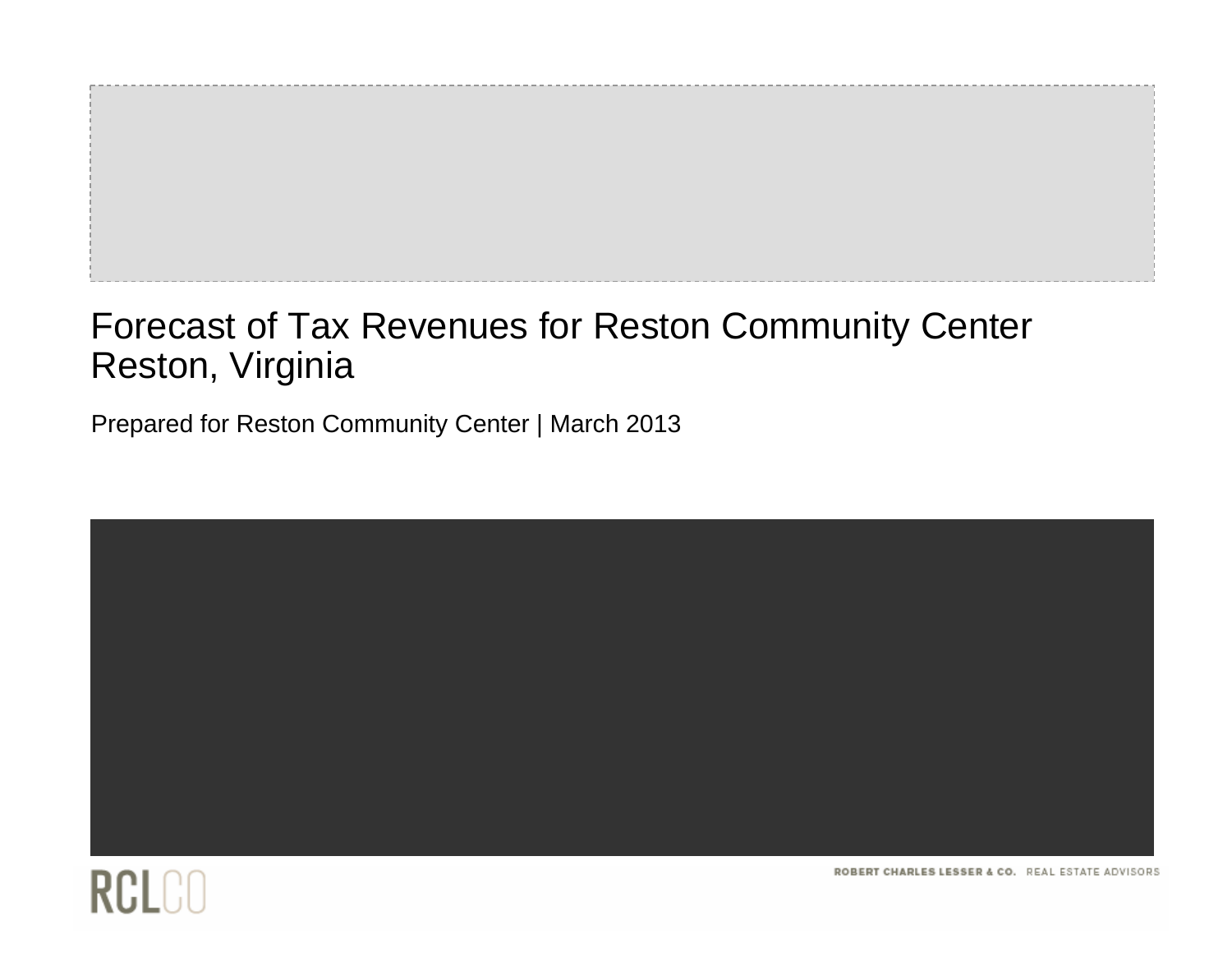# **TAX BASE AND REVENUES FORECASTS FOR RESTON COMMUNITY CENTER**

# **Purpose of the Analysis**

RCLCO (Robert Charles Lesser & Co), a national independent real estate consulting and economic analysis firm, was retained to conduct an independent analysis of the likely future real property tax base in Reston, and resulting revenues available to the Reston Community Center (RCC), at the current tax rate and possible alternative tax rate(s), forecasted by year through 2030.

# **Sources of Information**

RCLCO was provided with data on the Reston (Small Area #5) tax base by year, by land use classification, from 2006 through 2013. We also took into account the following:

- George Mason University (GMU) Center for Regional Analysis, Forecasts for the Reston/Dulles Rail Corridor and Route 28 Corridor 2010 to 2050 Prepared for the Fairfax County Department of Planning and Zoning, July 26, 2010
- $\bullet$ Draft Report of the Reston Master Plan Special Study Task Force
- $\bullet$  Reston Master Plan Special Study Task Force Meeting, November 27, 2012, Discussion of Scenario G and Staff Allocation of Absorption by 2030 by station area
- $\bullet$ Fairfax County FY 2014 Advertised Budget Plan
- c The Fairfax County Comprehensive Annual Financial Report
- c Real Estate Reports and presentations prepared by the Fairfax County Economic Development Authority
- c Information on development projects that are under construction, planned, and proposed in Reston, including articles in *The Fairfax Newsletter*  and the *Washington Business Journal*
- c Various brokerage reports

Page 1 E4-13111.00 March 11, 2013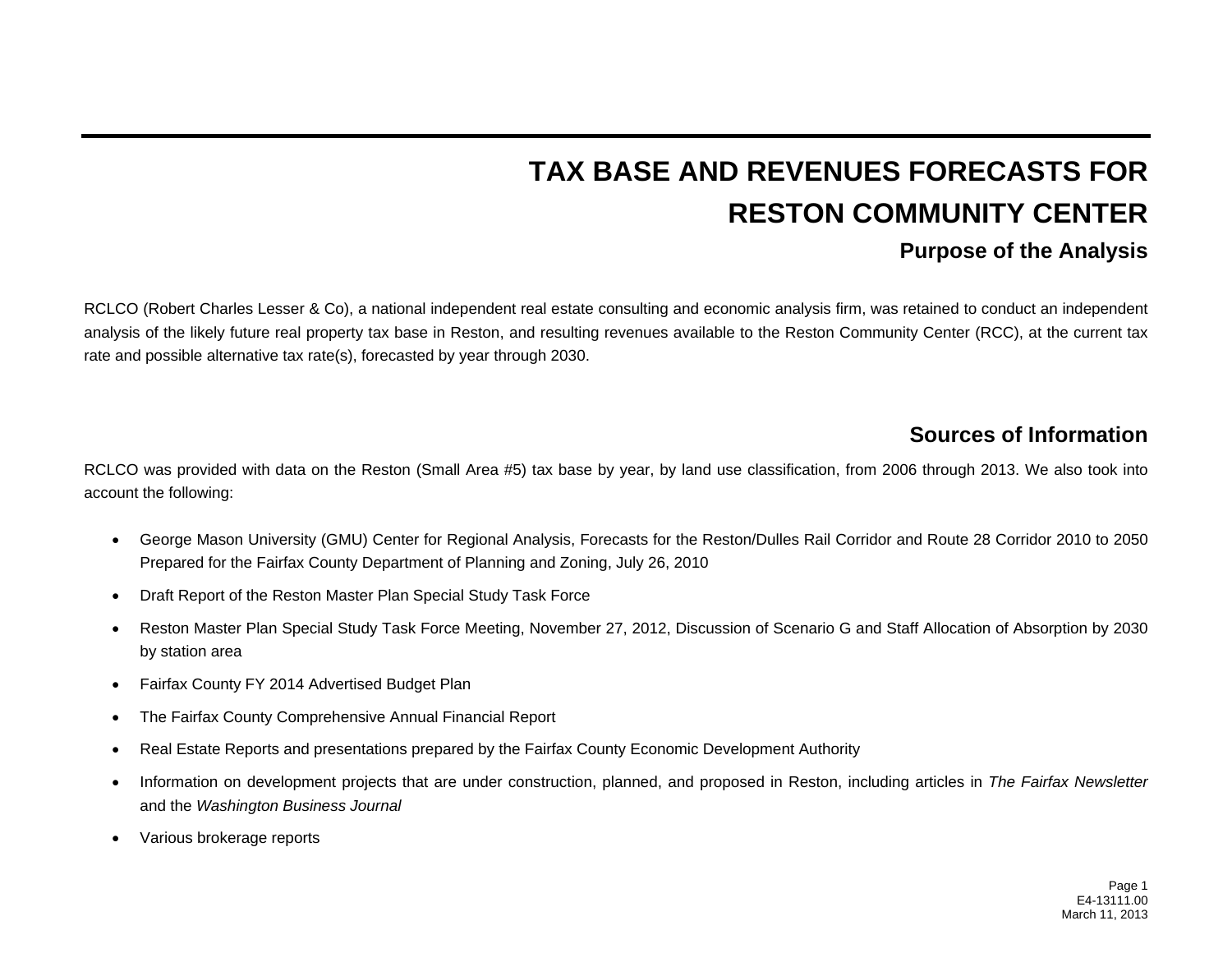- Property tax assessment data and sales data for selected properties in Reston and surrounding areas
- RCLCO's experience with development projects and real estate forecasting in the local area and throughout the region and the United States, and our recent experience analyzing the potential real estate development and fiscal impact of the extension of rail to Loudoun County

# **Methodology and Conclusions**

RCLCO undertook the following analysis. The results are shown in the attached exhibits.

- 1. We started with the Reston tax assessment data by land use classification for 2006 through 2013 (see Exhibit 1).
- 2. We then forecasted the most likely annual change in assessed value of existing homes and developments in Reston, taking account of:
	- a. The historical annual assessment changes;
	- b. RCLCO's understanding of local and national economic and real estate market conditions;
	- c. Fairfax County expectations for changes in countywide residential and commercial property assessment changes for 2014 (FY 2015); and
	- d. Broker reports.

We believe that for-sale housing values in Reston are likely to increase at rates above anticipated long-term rates, as they did in 2013, for the next two years, in part as a partial adjustment for the decreases in 2007-2010. We also believe that rental apartment values in Reston will increase at a rate above the anticipated long-term rate for the next year before lagging behind long-term rates of increases for two years due to the potential for increased capitalization rates. Conversely, we believe that changes in office, retail, and hotel values will lag behind anticipated long-term rates for the next several years, due to implications of federal budget cuts and the potential for increased capitalization rates.

Based on these forecasted annual changes in values of existing homes and developments, we calculated the forecasted changes in tax base for these properties through 2030.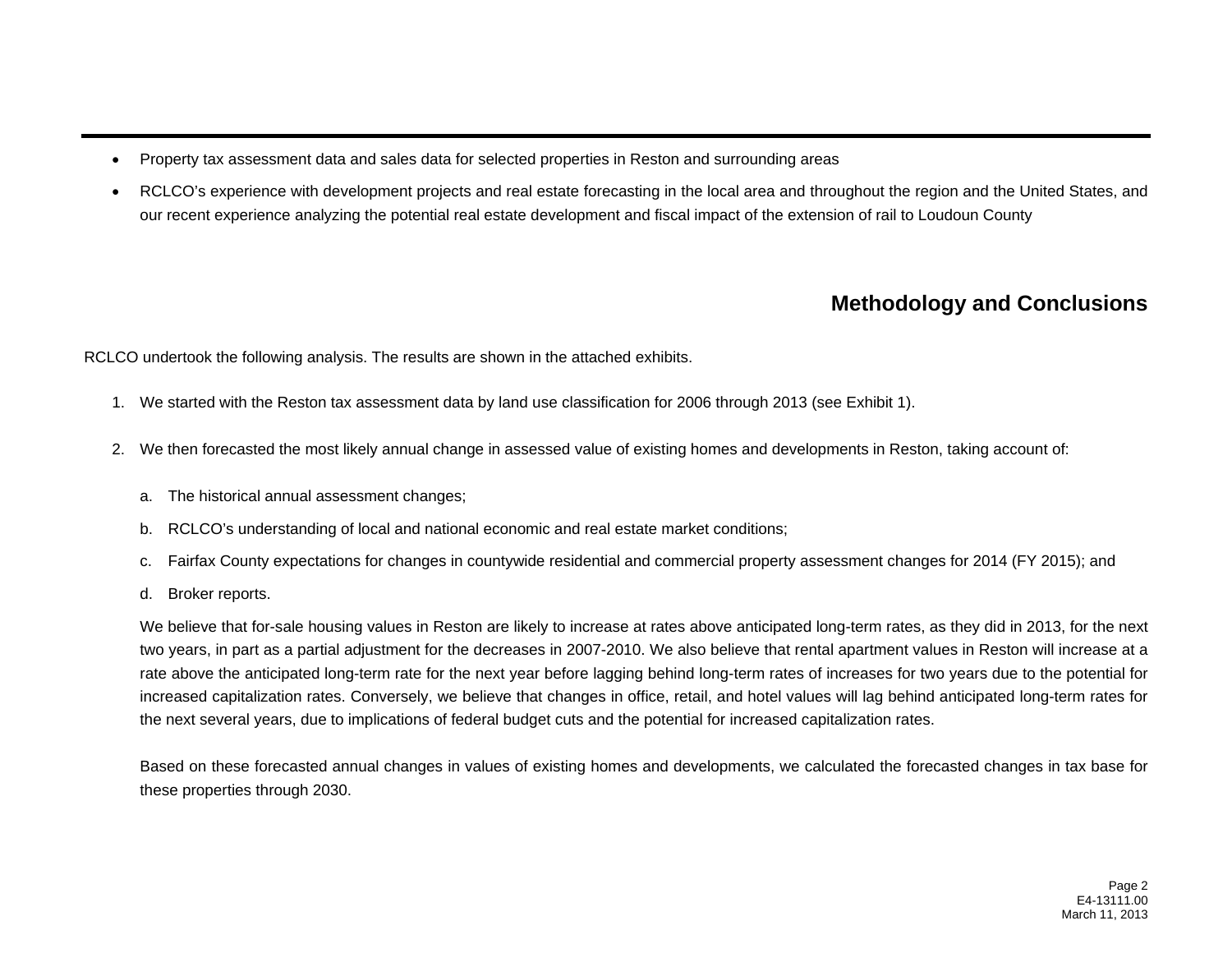- 3. We then prepared forecasts of annual development by year and by major land use classification for the areas surrounding the new Metro stations that are within Reston. We did this by relying primarily on the GMU Center for Regional Analysis Forecasts of average square footage expected to be developed in each decade of the analysis period under each of three scenarios: Low, Intermediate, and High. We determined that these were reasonable based on the information on planned developments in Reston that we reviewed. RCLCO also estimates additional new development elsewhere in Reston—particularly in the Lake Anne Village area.
- 4. We then prepared estimates as of 2013 for the average assessed value per square foot of each of the types of development forecasted by GMU, based on review of assessment and sales price data for selected properties in and near Reston and RCLCO's judgment regarding the likely quality and character of future development. We estimated that average values per square foot would be higher in the Reston Town Center area than in the other two station areas, and higher in the other two station areas than in other areas of Reston. We estimated that two-thirds of the new residential development would be for-sale and one-third would be rental.
- 5. We then forecasted the average assessed values per square foot by type of development from 2014 through 2030 based on the forecasted value changes determined in Step 2.
- 6. We then applied the estimated values per square foot to the forecasted square footage of new development by category and area to forecast the assessed value from new development under each of the three GMU new development scenarios from 2014 through 2030. We added these values to the total assessed value estimates for existing development and homes calculated in Step 2 to determine the grand total tax base by year under each of the three scenarios.
- 7. Finally, we applied the current Reston Community Center tax rate (4.7 cents per \$100) and the rate that was in effect from 1986 to 2002 (6.0 cents per \$100) to the forecasted grand total tax base by year under each of the three GMU new development scenarios. We also calculated the revenues that would be generated per cent of tax rate. These results are shown in Exhibit 2.

\*\* \* \* \*

This engagement was conducted by Leonard Bogorad, Managing Director. If you have any questions regarding the conclusions and recommendations included herein, or wish to learn about other RCLCO advisory services, please call 240.644.1300.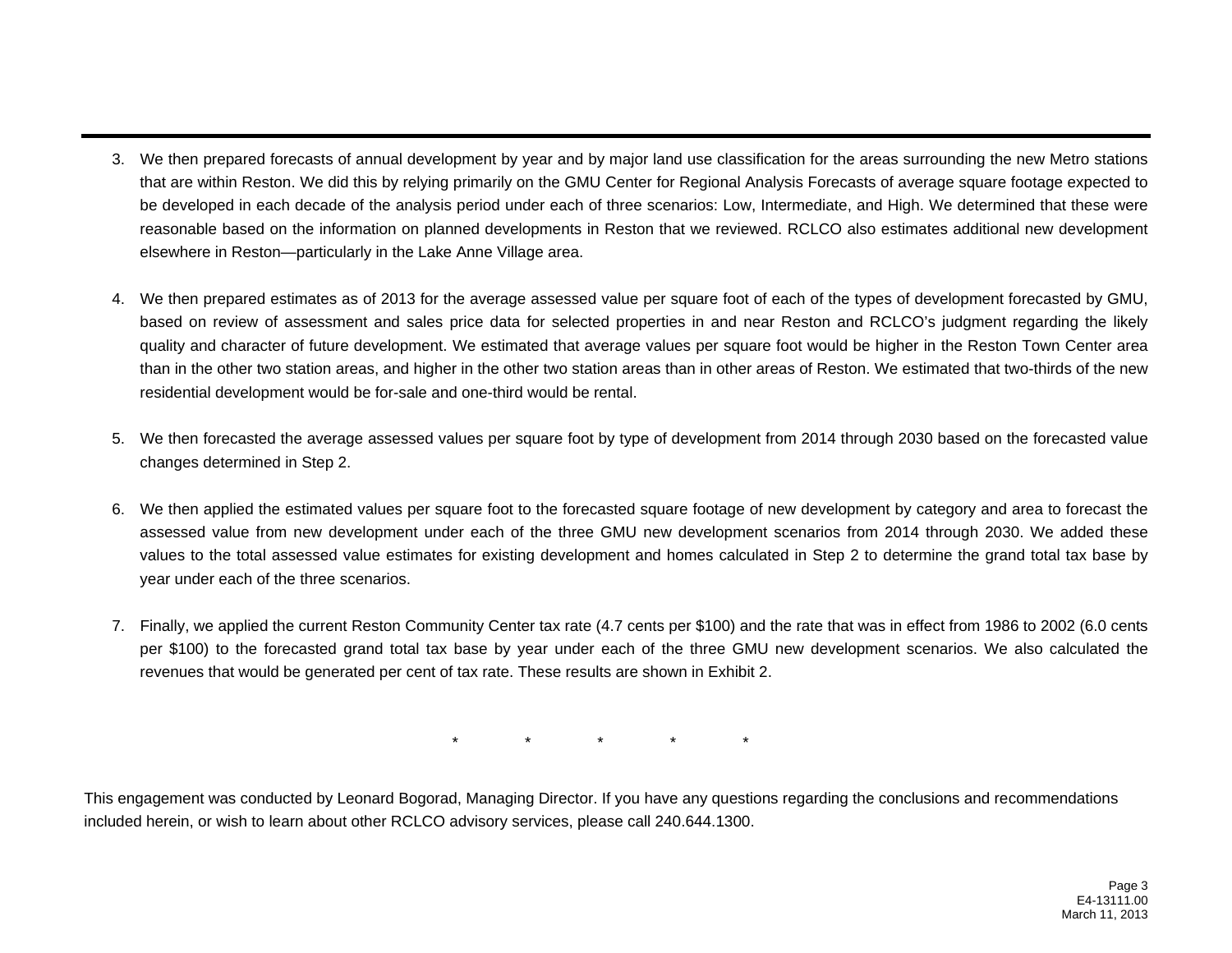The conclusions and recommendations presented in this report are based on our analysis of the **CRATIOAL** about about the CRATIONS's and from the client as of the date of this report. We assume that the information is correct, complete, and reliable.

Our conclusions and recommendations are based on certain assumptions about the future performance of the global, national, and/or local economy and real estate market, and on other factors similarly outside either our control or that of the client. We analyzed trends and the information available to us in drawing conclusions and making the appropriate recommendations. However, given the fluid and dynamic nature of the economy and real estate markets, it is critical to monitor the economy and markets continuously and to revisit the aforementioned conclusions and recommendations periodically to ensure that they stand the test of time.

We assume that, in the future, the economy and real estate markets will grow at a stable and moderate rate. However, history tells us that stable and moderate growth patterns are not sustainable over extended periods of time. Indeed, we find that the economy is cyclical and that the real estate markets are typically highly sensitive to business cycles. Our analysis does not necessarily take into account the potential impact of major economic "shocks" on the national and/or local economy and does not necessarily account for the potential benefits from a major "boom." Similarly, the analysis does not necessarily reflect the residual impact on the real estate market and the competitive environment of such a shock or boom. The future is always difficult to predict, particularly given changing consumer and market psychology. Therefore, we recommend the close monitoring of the economy and the marketplace. The project and investment economics should be "stress tested" to ensure that potential fluctuations in the economy and real estate market conditions will not cause failure.

In addition, we assume that economic, employment, and household growth will occur more or less in accordance with current expectations, along with other forecasts of trends and demographic and economic patterns. Along these lines, we are not taking into account any major shifts in the level of consumer confidence; in the cost of development and construction; in tax laws (i.e., property and income tax rates, deductibility of mortgage interest, and so forth); or in the availability and/or cost of capital and mortgage financing for real estate developers, owners, and buyers. Should any of the above change, this analysis should probably be updated, with the conclusions and recommendations summarized herein reviewed accordingly (and possibly revised).

We also assume that competitive projects will be developed as planned (active and future) and that a reasonable stream of supply offerings will satisfy real estate demand. Finally, we assume that major public works projects occur and are completed as planned.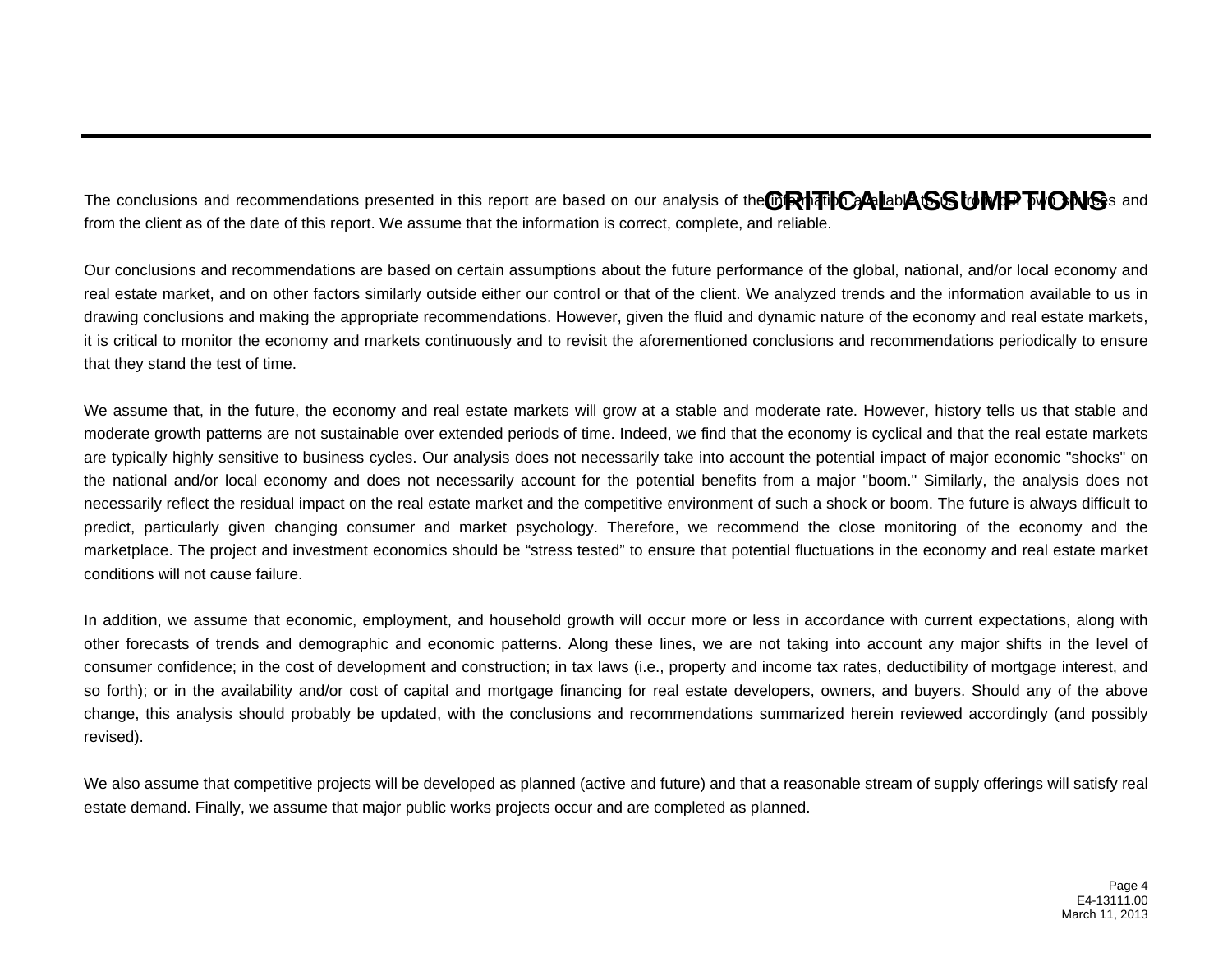Reasonable efforts have been made to ensure that the data contained in this stud GENERA and timeling and the CONDITIONS eliable. This study is based on estimates, assumptions, and other information developed by RCLCO from its independent research effort, general knowledge of the industry, and consultations with the client and its representatives. No responsibility is assumed for inaccuracies in reporting by the client, its agent, and representatives or in any other data source used in preparing or presenting this study. This report is based on information that to our knowledge was current as of the date of this report, and RCLCO has not undertaken any update of its research effort since such date.

Our report may contain prospective financial information, estimates, or opinions that represent our view of reasonable expectations at a particular time, but such information, estimates, or opinions are not offered as predictions or assurances that a particular level of income or profit will be achieved, that particular events will occur, or that a particular price will be offered or accepted. Actual results achieved during the period covered by our prospective financial analysis may vary from those described in our report, and the variations may be material. Therefore, no warranty or representation is made by RCLCO that any of the projected values or results contained in this study will be achieved.

Possession of this study does not carry with it the right of publication thereof or to use the name of "Robert Charles Lesser & Co." or "RCLCO" in any manner without first obtaining the prior written consent of RCLCO except as provided for in the Virginia Freedom of Information Act. No abstracting, excerpting, or summarization of this study may be made without first obtaining the prior written consent of RCLCO except as provided for in the Virginia Freedom of Information Act. This report is not to be used in conjunction with any public or private offering of securities or other similar purpose where it may be relied upon to any degree by any person other than the client without first obtaining the prior written consent of RCLCO. This study may not be used for any purpose other than that for which it is prepared or for which prior written consent has first been obtained from RCLCO.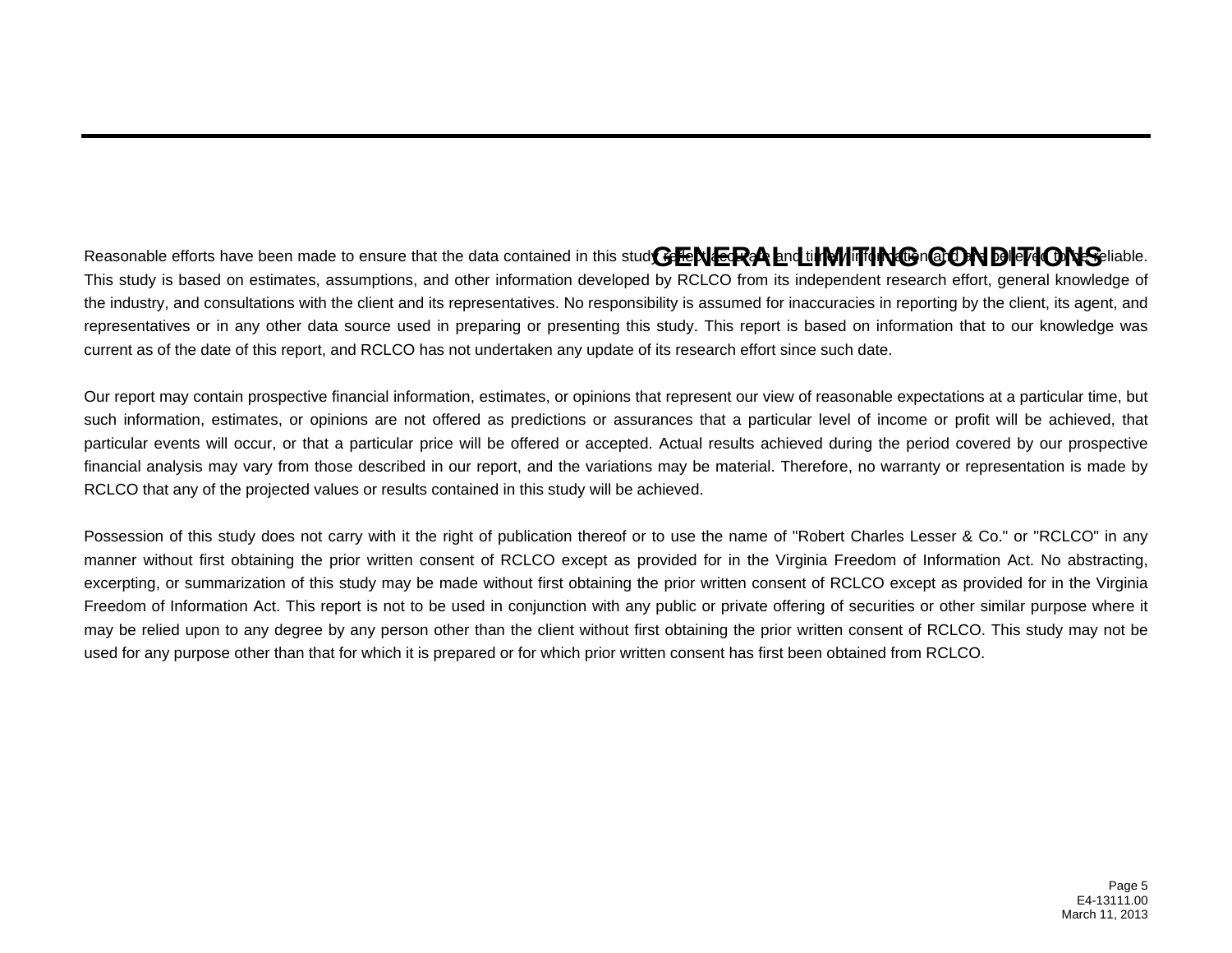## *Exhibit 1*

# **HISTORICAL REAL PROPERTY ASSESSMENTS BY CLASSIFICATION IN RESTON (SMALL AREA #5)**

#### **Residential Assessment Values by House Type:**

|                   | 2013          |             | 2012          |             | 2011              |             | 2010          |             | 2009          |             | 2008          |             | 2007          |           | 2006          |
|-------------------|---------------|-------------|---------------|-------------|-------------------|-------------|---------------|-------------|---------------|-------------|---------------|-------------|---------------|-----------|---------------|
|                   | Assessment    | % Change    | Assessment    | % Change    | <b>Assessment</b> | % Change    | Assessment    | % Change    | Assessment    | % Change    | Assessment    | % Change    | Assessment    | % Change  | Assessment    |
| <b>House Type</b> | Amount        | 2012 - 2013 | Amount        | 2011 - 2012 | Amount            | 2010 - 2011 | Amount        | 2009 - 2010 | Amount        | 2008 - 2009 | Amount        | 2007 - 2008 | Amount        | 2006-2007 | Amount        |
| - SFD             | 2.864.085.040 | 3.4%        | 2.769.189.890 | 2.3%        | 2.706.653.280     | 1.7%        | 2.660.111.080 | $-5.6%$     | 2.817.756.820 | $-10.1%$    | 3.133.862.250 | $-4.8%$     | 3.290.261.610 | $-11.1%$  | 3.700.326.970 |
| 2 - TH/DUP        | 3,092,625,200 | 4.1%        | 2.971.442.540 | $1.8\%$     | 2.920.333.770     | $3.0\%$     | 2.834.911.890 | $-2.4%$     | 2.904.324.660 | $-11.7%$    | 3.289.792.060 | $-5.1%$     | 3.465.123.640 | $-0.4%$   | 3.477.870.290 |
| 3 - CONDO         | 2,057,073,340 | 7.9%        | 1.906.032.600 | 1.8%        | 1.872.025.580     | $1.1\%$     | .851.071.290  | $-3.9%$     | 1.926.880.670 | $-17.2%$    | 2.328.521.280 | $-1.4%$     | 2.362.737.260 | 4.1%      | 2,269,180,310 |
| 4 - DIFF/SFD      | 179,508,980   | 4.1%        | 172.476.640   | 3.8%        | 166.229.840       | 2.5%        | 162.192.890   | 38.8%       | 116.884.820   | $-18.9%$    | 144.047.280   | 102.2%      | 71,255,050    | $-71.7%$  | 251.928.470   |
| 5 - DIFF/Acreag   | 4.000         | 0.0%        | 4.000         | 0.0%        | 4.000             | $-93.4%$    | 61.000        | 0.0%        | 61,000        | 7.0%        | 57.000        | $-91.0%$    | 634.170       | $-95.7%$  | 14,791,370    |
| 6 - Section 5     | 1,972,260     | 2.3%        | 1.927.110     | $-19.1%$    | 2,382,990         | $-3.4%$     | 2,466,230     | 9.3%        | 2,256,770     | $-32.2%$    | 3,328,100     | 17.7%       | 2.827.430     | $-58.1%$  | 6,755,720     |
|                   |               |             |               |             |                   |             |               |             |               |             |               |             |               |           |               |
| 9 - TOTAL         | 8,195,268,820 | 4.8%        | 7,821,072,780 | 2.0%        | 7,667,629,460     | 2.1%        | 7,510,814,380 | $-3.3%$     | 7,768,164,740 | $-12.7%$    | 8.899.607.970 | $-3.2%$     | 9,192,839,160 | $-5.4%$   | 9,720,853,130 |

\* 6 - Section 5 = MID's and AUD's (Affordable Housing)

#### **Commercial Assessment Values by Category:**

|                    | 2013 Total    |         | 2012 Total    |         | 2011 Total    |          | 2010 Total    |          | 2009 Total    |          | 2008 Total    |         | 2007 Total    |          | 2006 Total    |
|--------------------|---------------|---------|---------------|---------|---------------|----------|---------------|----------|---------------|----------|---------------|---------|---------------|----------|---------------|
| Category           | Value         |         | Value         |         | Value         |          | Value         |          | Value         |          | Value         |         | Value         |          | Value         |
| <b>APARTMENTS</b>  | 598.846.070   | 10.2%   | 543.563.450   | 14.2%   | 475.814.120   | 11.2%    | 427.867.110   | $-13.7%$ | 496.011.440   | $-22.1%$ | 636.975.320   | 7.7%    | 591.269.090   | 42.4%    | 415.087.650   |
| <b>HOTELS</b>      | 163.414.230   | $-1.6%$ | 166.080.500   | 2.2%    | 162.508.950   | 24.4%    | 130,602,960   | $-42.1%$ | 225.559.620   | $-2.9%$  | 232.360.880   | 10.6%   | 210.082.790   | 17.9%    | 178,132,980   |
| <b>INDUSTRIAL</b>  | 25.925.790    | 0.2%    | 25.873.870    | 9.1%    | 23.715.620    | $-7.3%$  | 25.596.120    | $-23.1%$ | 33.296.400    | $-1.4%$  | 33.777.600    | 22.1%   | 27.652.930    | $-55.3%$ | 61.856.660    |
| OFFICE CONDOS      | 280.061.260   | 0.0%    | 280.149.180   | 1.1%    | 277.057.730   | $-1.8%$  | 282.258.050   | $-4.7%$  | 296.037.920   | 16.2%    | 254.866.570   | 2.8%    | 247.899.380   | 12.2%    | 220,979,680   |
| OFFICE ELEV        | 3.307.157.010 | $-1.3%$ | 3.351.075.220 | 6.9%    | 3.135.538.700 | $-1.6%$  | 3.186.109.700 | $-21.9%$ | 4.078.504.560 | 1.0%     | 4.038.261.060 | 13.0%   | 3.574.660.760 | 14.7%    | 3.115.939.950 |
| OFFICE OTHER       | 188,408,730   | $-3.9%$ | 195.979.010   | 1.5%    | 193.084.790   | $-3.0%$  | 199.123.300   | $-20.7%$ | 250.999.710   | 4.0%     | 241.261.410   | $-0.5%$ | 242.488.850   | 6.5%     | 227.614.450   |
| <b>RETAIL</b>      | 302.317.780   | $-3.1%$ | 312.112.230   | 4.7%    | 298.168.320   | 2.6%     | 290.735.700   | $-16.7%$ | 348.993.100   | 0.3%     | 347.912.630   | 7.5%    | 323.491.000   | 7.3%     | 301.561.440   |
| <b>VACANT LAND</b> | 281.747.160   | $-4.9%$ | 296.188.320   | 12.9%   | 262.391.780   | 7.3%     | 244.649.480   | $-21.8%$ | 312.683.450   | $-3.0%$  | 322.338.480   | 0.9%    | 319.383.700   | $-3.4%$  | 330,731,420   |
| Z ALL OTHER        | 186.838.110   | 13.6%   | 164.456.250   | $-9.2%$ | 181.081.830   | $-28.8%$ | 254.402.520   | $-19.5%$ | 315.957.020   | 3.2%     | 306.035.140   | 28.2%   | 238.748.820   | $-10.2%$ | 265.813.190   |
|                    |               |         |               |         |               |          |               |          |               |          |               |         |               |          |               |
| TOTAL              | 5.334.716.140 | 0.0%    | 5.335.478.030 | 6.5%    | 5.009.361.840 | $-0.6%$  | 5.041.344.940 | $-20.7%$ | 6.358.043.220 | $-0.9%$  | 6.413.789.090 | 11.0%   | 5.775.677.320 | 12.9%    | 5.117.717.420 |

\* Z\_ALL OTHER = fast food, Gas Stations and Repair shops.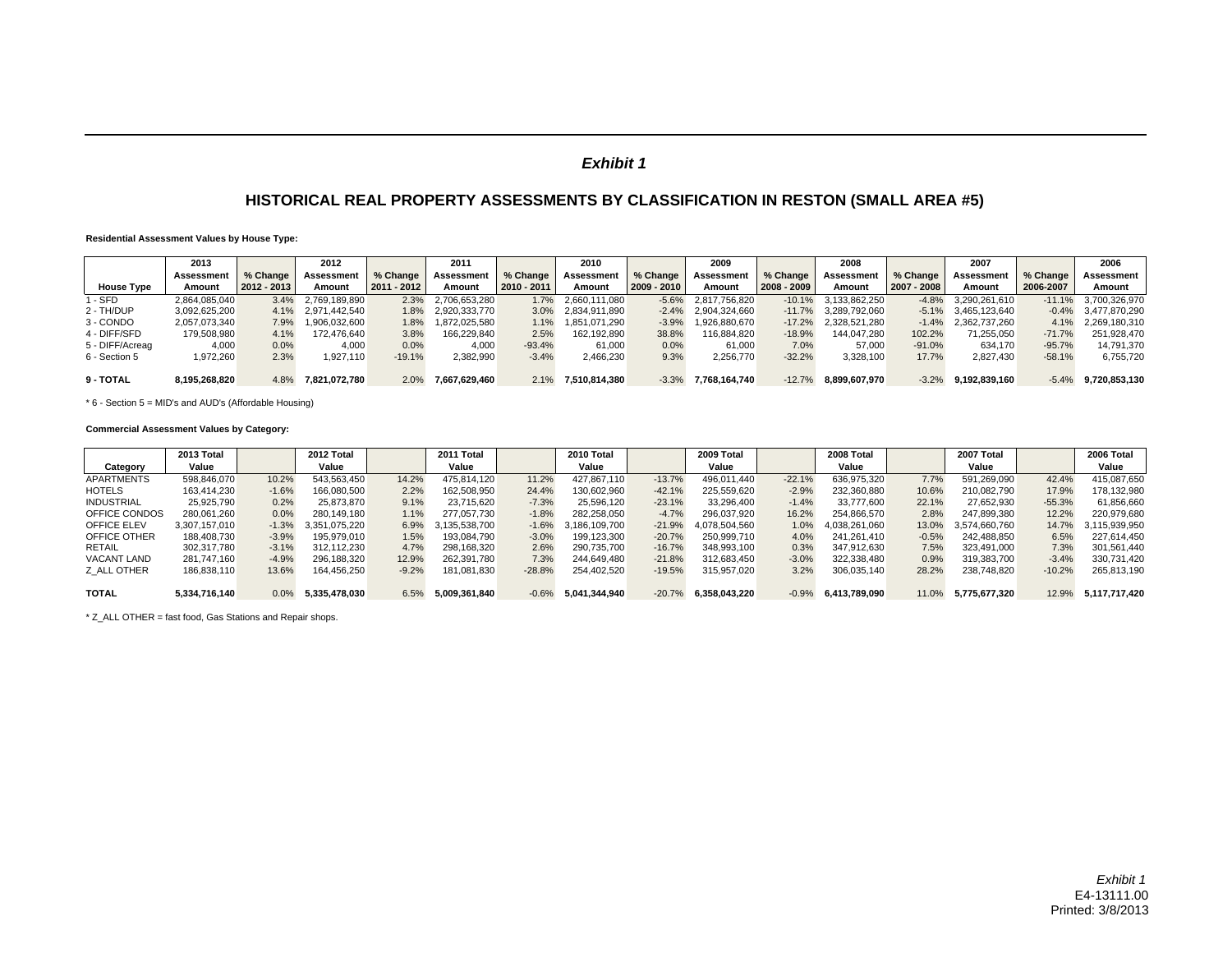## *Exhibit 2*

## **FORECASTED RESTON COMMUNITY CENTER TAX REVENUES BY TAX RATE AND GMU SCENARIO**

|                                  |                   | 2011      | 2012      | 2013      | 2014      | 2015      | 2016      | 2017       | 2018       | 2019       | 2020       |
|----------------------------------|-------------------|-----------|-----------|-----------|-----------|-----------|-----------|------------|------------|------------|------------|
| <b>GMU Low Scenario</b>          |                   |           |           |           |           |           |           |            |            |            |            |
|                                  | 0.047             | 5,958,186 | 6,183,579 | 6,359,093 | 6,730,814 | 7,080,678 | 7,439,205 | 7,798,485  | 8,181,844  | 8,572,507  | 9,031,358  |
|                                  | 0.06              | 7,606,195 | 7,893,930 | 8,117,991 | 8,592,529 | 9,039,164 | 9,496,857 | 9,955,513  | 10,444,908 | 10,943,625 | 11,529,394 |
|                                  | Revenues per cent | 1,267,699 | 1,315,655 | 1,352,998 | 1,432,088 | 1,506,527 | 1,582,809 | 1,659,252  | 1,740,818  | 1,823,938  | 1,921,566  |
| <b>GMU Intermediate Scenario</b> |                   |           |           |           |           |           |           |            |            |            |            |
|                                  | 0.047             | 5,958,186 | 6,183,579 | 6,359,093 | 6,763,418 | 7,147,430 | 7,541,762 | 7,939,330  | 8,363,183  | 8,796,641  | 9,300,693  |
|                                  | 0.06              | 7,606,195 | 7,893,930 | 8,117,991 | 8,634,151 | 9,124,379 | 9,627,781 | 10,135,315 | 10,676,403 | 11,229,754 | 11,873,225 |
|                                  | Revenues per cent | 1,267,699 | 1,315,655 | 1,352,998 | 1,439,025 | 1,520,730 | 1,604,630 | 1,689,219  | 1,779,401  | 1,871,626  | 1,978,871  |
| <b>GMU High Scenario</b>         |                   |           |           |           |           |           |           |            |            |            |            |
|                                  | 0.047             | 5,958,186 | 6,183,579 | 6,359,093 | 6,823,620 | 7,271,773 | 7,740,639 | 8,209,852  | 8,711,232  | 9,224,809  | 9,823,819  |
|                                  | 0.06              | 7,606,195 | 7,893,930 | 8.117.991 | 8,711,004 | 9,283,114 | 9,881,667 | 10,480,662 | 11,120,721 | 11,776,352 | 12,541,046 |
|                                  | Revenues per cent | 1,267,699 | 1.315.655 | 1,352,998 | 1.451.834 | 1,547,186 | 1.646.944 | 1.746.777  | 1.853.454  | 1,962,725  | 2,090,174  |